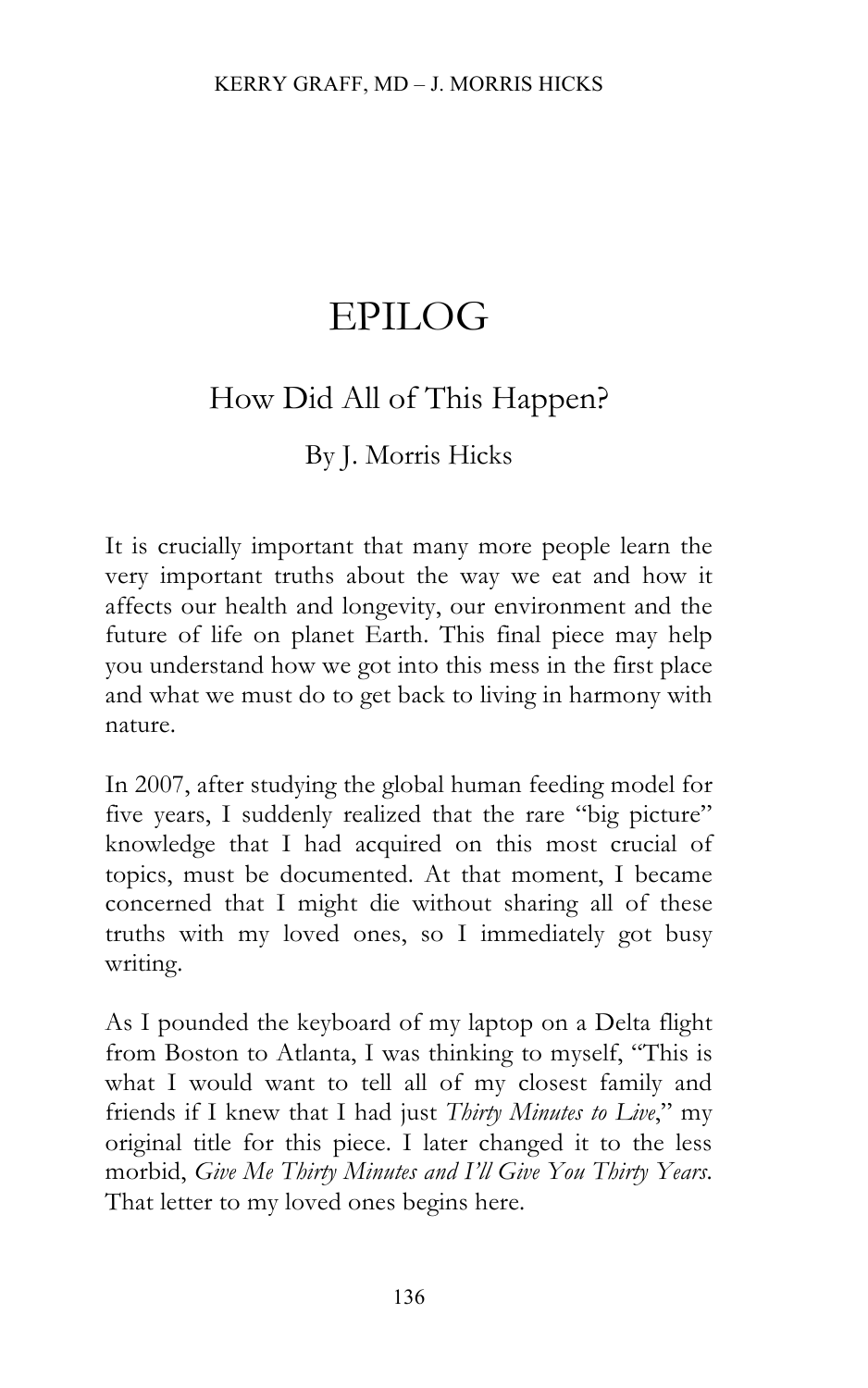Dear Ones,

You may have trouble understanding and/or believing some of my message; but for now, just listen. Later, if you are interested, I urge you to do your own homework, read, study and discover for yourself the simple truth about the way all of the pieces fit together. Here's how I see it:

**1. Let's begin with nature.** All species were created to work together in sustainable harmony, and things worked pretty well for millions of years until just a few hundred years ago. That's when human beings started doing things that were not in harmony with nature. They began eating an unnatural diet for their species, one thing led to another and gradually things got out of control. In just the past 200 years, the human population of the world has grown from one billion to the seven billion-plus that we have today. During that period (a mere blink of history), as humans became what Mark Twain called "the infestation of planet Earth," mankind drifted far away from nature's course and created an unsustainable lifestyle that has resulted in a sad combination of global sickness, widespread starvation and a host of environmental problems throughout the world.

**2. The good news is that it's not too late** to repair the damage. I believe that the best place to start trying to fix this mess is by doing something about the healthcare crisis that is rapidly spreading throughout the world. Fortunately, the solution is refreshingly simple, although the process of making the change is extremely complex and difficult. A little background--we are not winning the war on cancer and heart disease is still the number one killer, while both obesity and type 2 diabetes have been on a meteoric rise for the past thirty years. What's going on here? We have gradually shifted to a diet that does not provide our body with the nutrients it needs to take care of itself; concurrently, that diet has also caused a tremendous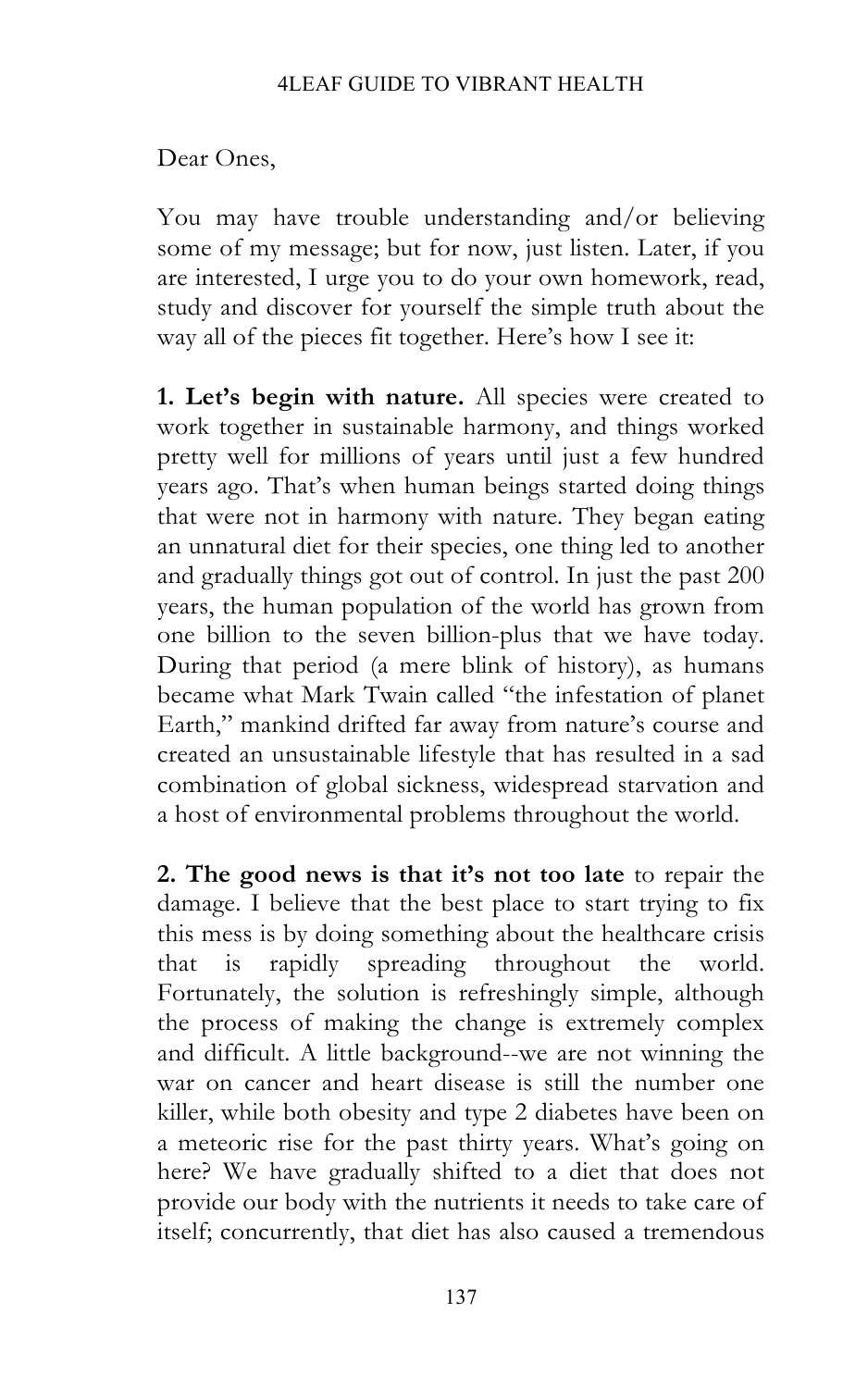amount of environmental damage. So, if we can just teach people how to promote their own health, a by-product of that improved lifestyle will work wonders for the environment as well.

**3. Did you know that, for the most part, you can choose the level of health** that you desire? Our bodies have the power to heal themselves of, or prevent, most of the disease we experience in the western world. We simply must provide them with the nutrients, the exercise, the rest and the desire in order for this miracle to happen. By choosing health, you will be able to enrich your life for as long as you may live. Our bodies were designed to function with vibrant health for our entire lives, but they must be given the right fuel for starters. Most of us put much more thought into the type of fuel that we put in our cars than we do the food we put into our bodies.

**4. Your food will be your medicine.** Hippocrates, known as the Father of Medicine, said thousands of years ago "First, do no harm--your food will be your medicine and your medicine will be your food." He was referring to the human body's ability to promote health provided that we feed it the right stuff. Although our doctors still take the Hippocratic Oath upon graduation from med school, today's methods of treatment bear no resemblance to the wisdom expressed by Hippocrates. What happened?

**5. Today's doctors do not promote health;** they treat symptoms. Unfortunately, modern medicine took the wrong road many years ago, moving away from promoting health and toward treating all diseases with drugs, surgery, radiation, chemotherapy, etc. Sadly, our medical schools do not teach future doctors how to promote health; they only teach them how to diagnose problems, and then how to prescribe treatment, which often does more harm than good. Rather than addressing the underlying cause of the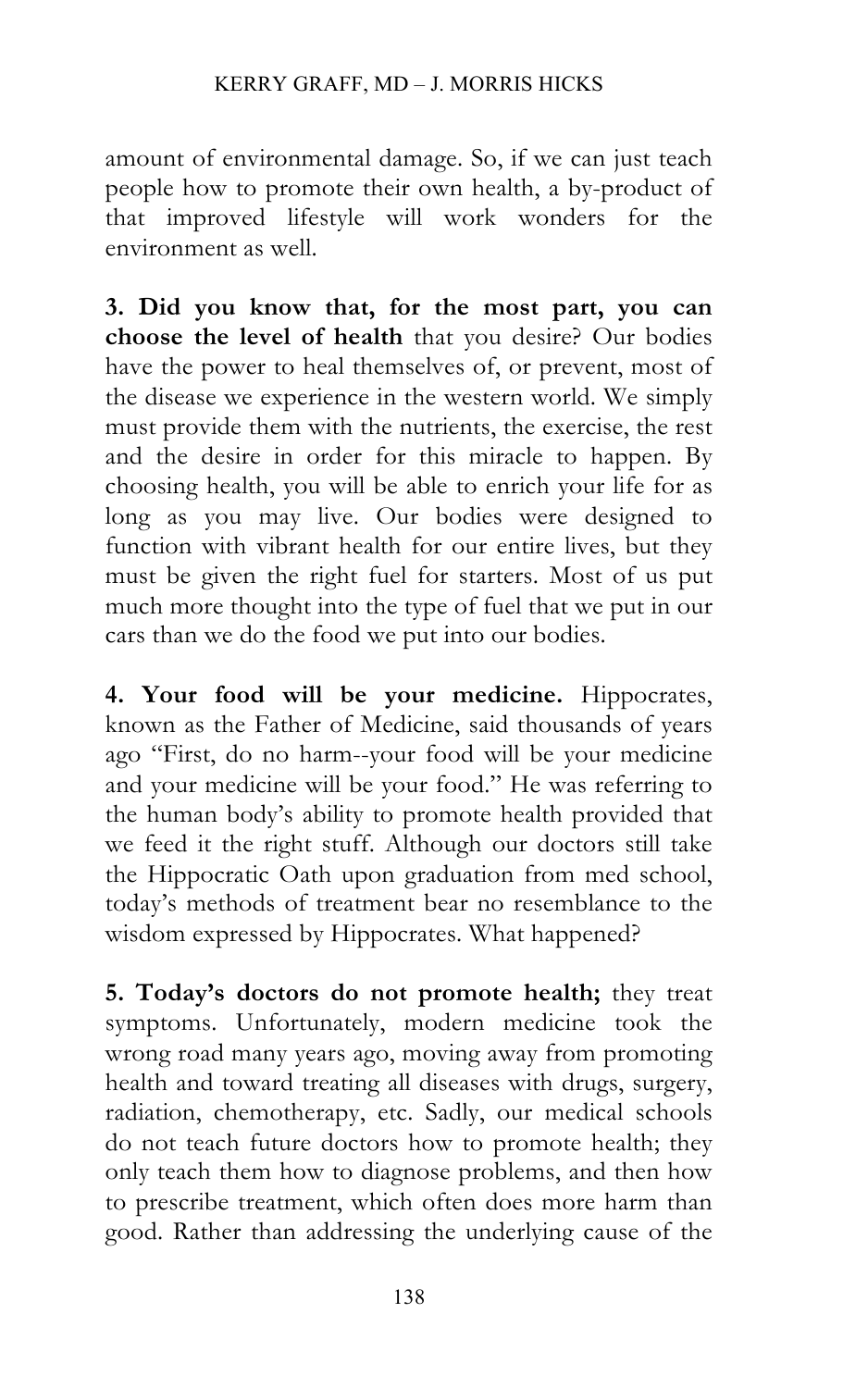problem, doctors typically prescribe drugs which are often toxic. Why don't the doctors learn to promote health? Well, you see, there is no money to be made in the medical industry by teaching millions of people how to take charge of their own health and get healthy for good.

**6. Most disease results from nutritional folly**. My friend, Dr. Joel Fuhrman, estimates that if everyone ate an optimal diet, we would need 90% fewer doctors. As he says, "We live in an era where the majority of Americans think that diseases strike us because of misfortune, genetics, or unknown factors beyond our control. When serious disease strikes, we run to doctors and expect them to fix us with a pill. Most people have no idea that most diseases--including cancers, heart disease, strokes and diabetes--are the result of nutritional folly and are avoidable.*"* 

**7. What does he mean by nutritional folly?** Most Americans eat what has become known as the Standard American Diet and it features animal products and processed foods three meals a day, 365 days a year. While humans have always craved calorie-dense foods like meat, oil and cheese, it was simply not available or affordable in great quantities until about 60 or 70 years ago. That is when a bunch of clever business people began to massproduce and distribute those types of foods efficiently. As the average person became able to afford those foods at almost every meal, the trouble really got started. Whole populations began to experience the diseases that had previously been somewhat exclusive to the affluent class.

**8. Diseases of Affluence**. In the olden days, only royalty and the very rich could afford these "rich" foods and guess what? The upper class began to suffer from obesity, heart disease, type 2 diabetes, cancer, osteoporosis and other diseases that came to be known as the *diseases of affluence.*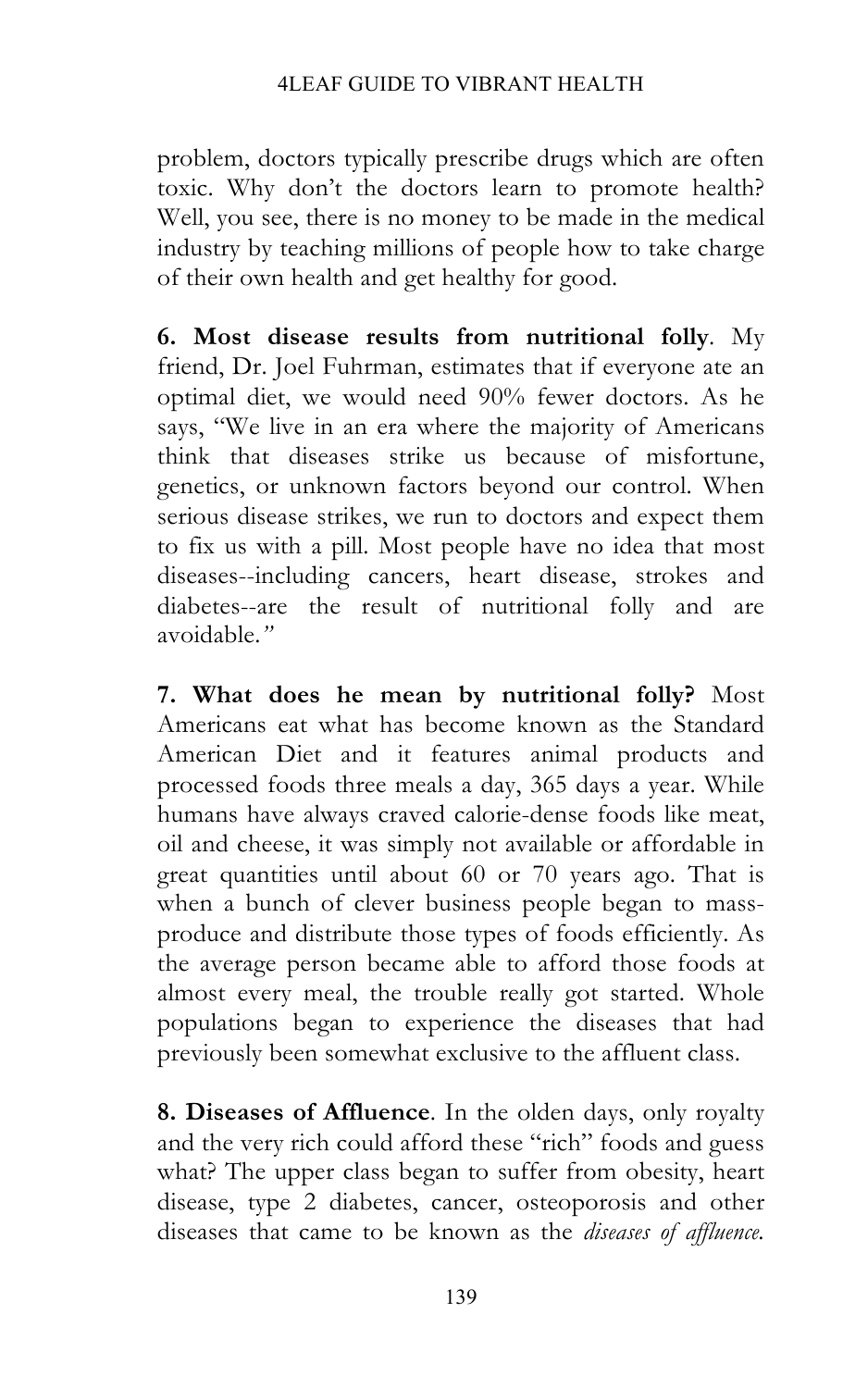Conversely, in populations where most people primarily ate whole, plant-based foods, those diseases have been almost non-existent--until now. With the exportation of our Standard American Diet (SAD) to Japan, China, India and other countries, those people are now experiencing surges in the diseases that are rampant in the good old USA.

**9. How healthy is SAD?** We have been eating this way for so long now that most people think that SAD is a pretty healthy diet and that it can be a superior diet if they simply "watch what they eat," whatever that means. The truth of the matter is that SAD contains very little nutrition and is primarily responsible for the obesity epidemic as well as the prevalence of cancers, heart disease, diabetes and stroke, just to name a few.

**10. How did all of this happen** and why haven't you heard of this before? Well, not knowing that these foods were unhealthy, humans started eating them because they tasted good. Over the years, food manufacturers got better at producing these foods cheaply, doctors got better at treating the diseases caused by these foods, pharmaceutical companies got better at developing drugs that relieve symptoms caused by these foods, the media has been smart enough to not say bad things about the products of its sponsors, advertisers gradually convinced the public that the unhealthy products are actually good for them and the government just tries to keep the economy going so that the politicians can get re-elected.

All of the above has worked together to create one of the sickest nations on Earth, despite the fact that our healthcare (disease care) costs are by far the highest in the world. It's really no one's fault. Most people who work in the "system" actually believe they are doing good things; they are just doing what they have been taught and are all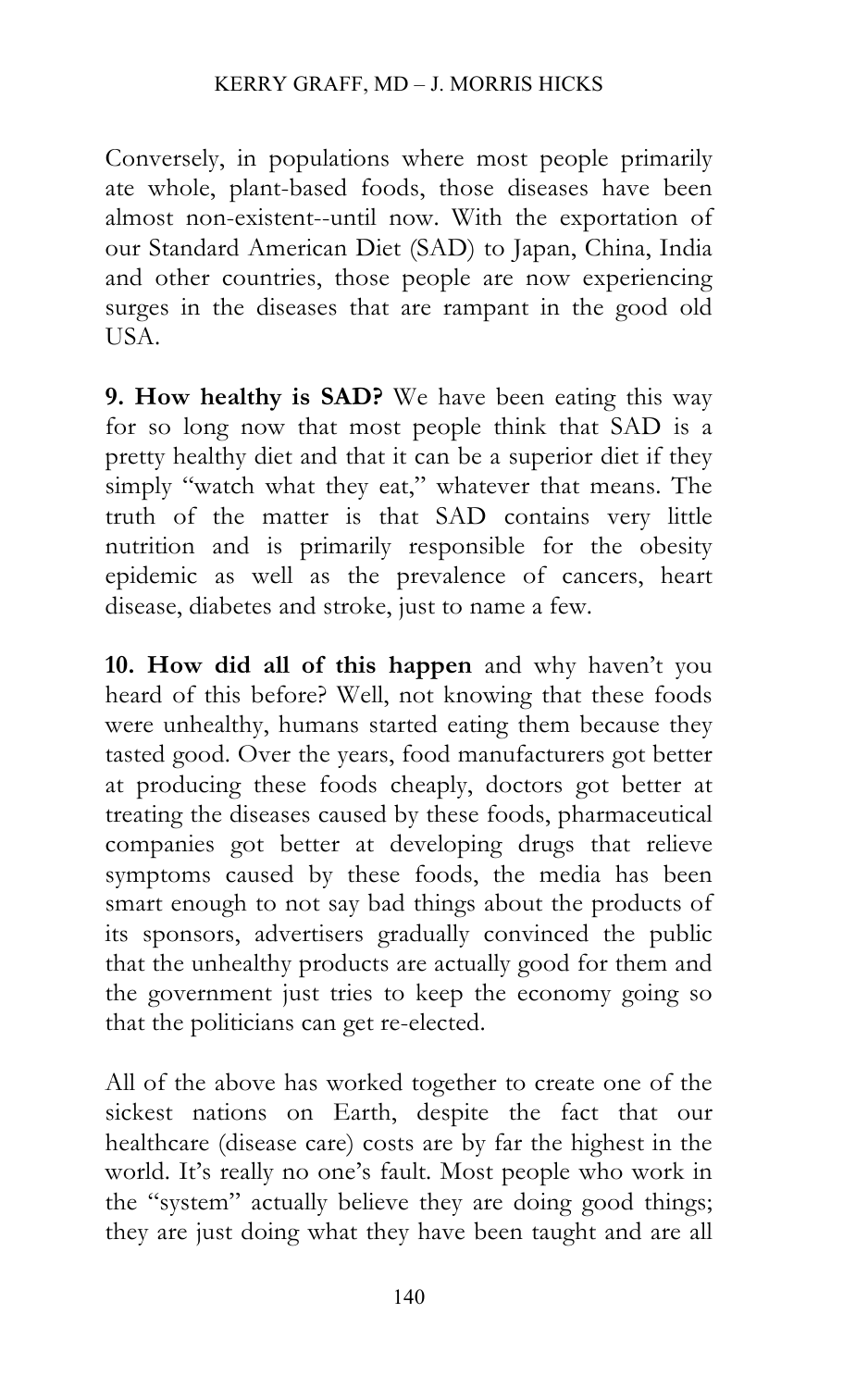### 4LEAF GUIDE TO VIBRANT HEALTH

simply trying to make a living.

**11. What is the answer to solving this dilemma?** The answer lies in learning the truth about nutrition. Most nutritionists, dietitians, doctors and nurses only know what they have been taught and, unfortunately, they haven't been taught the simple truth about how we can promote health with food. Luckily, the information is out there for those who take it upon themselves to learn it. You see, the healing powers of nutritional excellence have been known for a long time but they simply haven't been embraced for the many reasons listed in Point #10 above.

If you really want to learn the truth, you should start with the written works of Colin Campbell, Caldwell Esselstyn, John McDougall, Dean Ornish, Neal Barnard and Joel Fuhrman. And don't stop there, keep reading and studying until your knowledge of nutrition is solidly embedded in your life permanently. The following paragraphs cover some of the many things that you will learn about food.

**12. The optimal diet for humans**. Human beings are herbivores; our hands, our teeth, our intestines, indeed our entire bodies are designed to eat plants. Sure, our forefathers probably ate almost anything they could get their hands on, but that doesn't mean it was good for them. Other herbivores include animals like gorillas, elephants, horses and giraffes; all of which manage to become big and strong without the "animal protein" that most Americans truly believe they must have in order to be healthy.

In addition to the essential vitamins, minerals and phytochemicals; this natural diet provides us with the fiber that we need. It is recommended that we get at least 25 grams per day but the average American gets less than 10 grams. An optimal diet will ensure that you average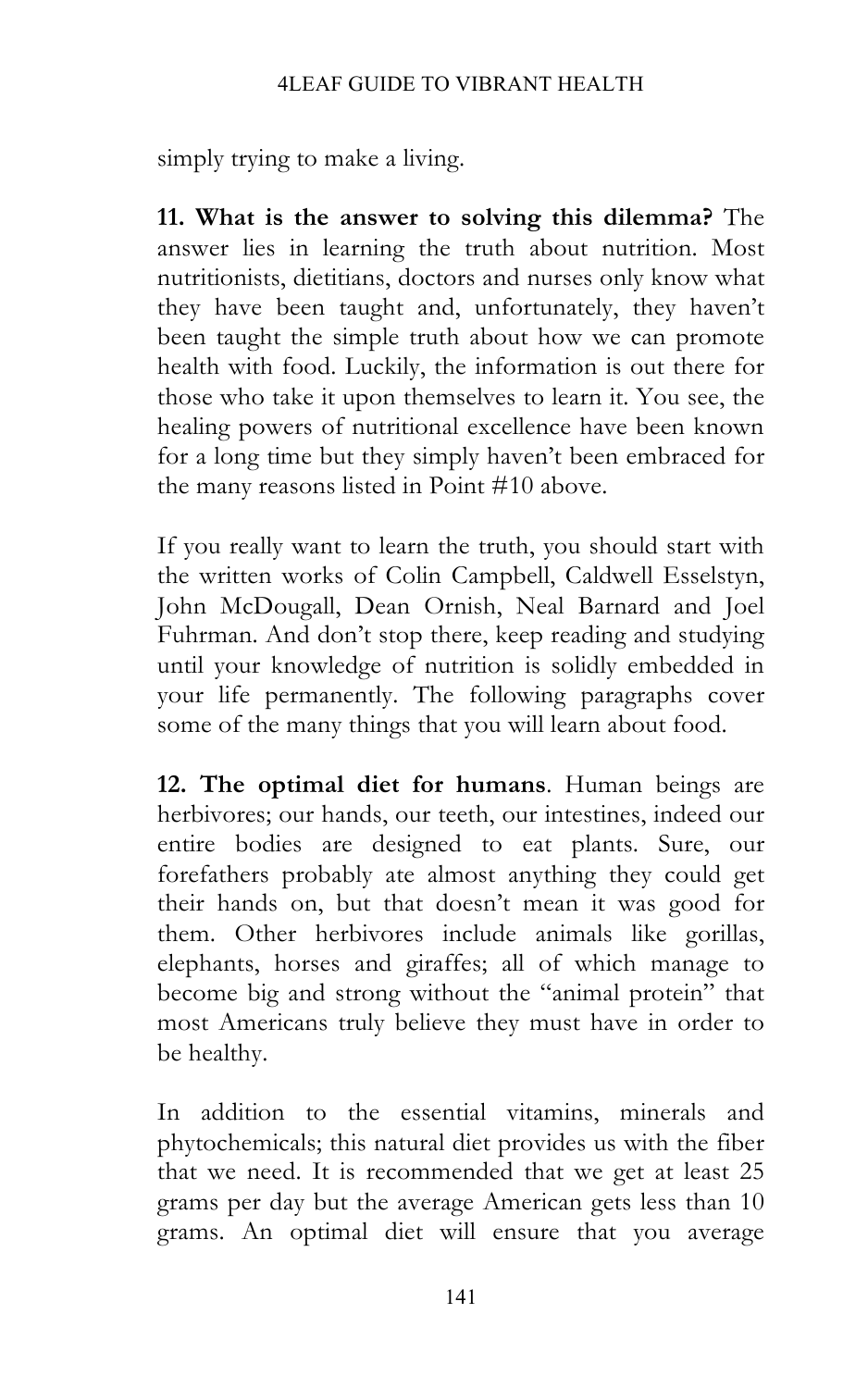between 50 and 80 grams per day--and when you do, you won't need reading material in your bathroom anymore.

**13. As herbivores, the natural food for our species is whole plants***.* We know from a vast amount of research that the healthiest plant foods for us are those still in nature's package--whole and unrefined fruits, vegetables, grains, legumes, nuts and seeds. The gorilla in the wild eats almost nothing but raw plants. We Americans, on the other hand, get a paltry 7% of our calories from whole, plant-based foods; with the remaining 93% of our calories coming from meat, cheese, chips, sweets, sodas, fries, oils and other highly refined products with very low amounts of nutrients per calorie. Most Americans are over-fed and under-nourished; as SAD is woefully short on fiber, vitamins, minerals and phytonutrients.

**14. Why traditional weight-loss diets don't work**. Studies show that most diets have a 97% failure rate; only 3% of the people manage to lose weight and keep it off. So, what's the problem? Weight-loss diets are unsustainable because they lack critical nutrients and leave you continually craving more food. The answer to achieving one's ideal weight and optimal health is the adoption of a permanent diet-style based on nutritional excellence. Once you learn how to select, prepare and eat the right kinds of foods, your body will take care of the rest--without calorie counting, portion control or deprivation. How considerate of Mother Nature to make things so convenient for us.

**15. What portion of our diet should be whole, plantbased foods**? In nature, the ideal would be 100%; however, that is probably not practical in today's world. Experts, like Dr. Fuhrman, define the optimal diet as one where at least 80% of the calories are derived from whole, unrefined, plant-based foods. While moving from 7% to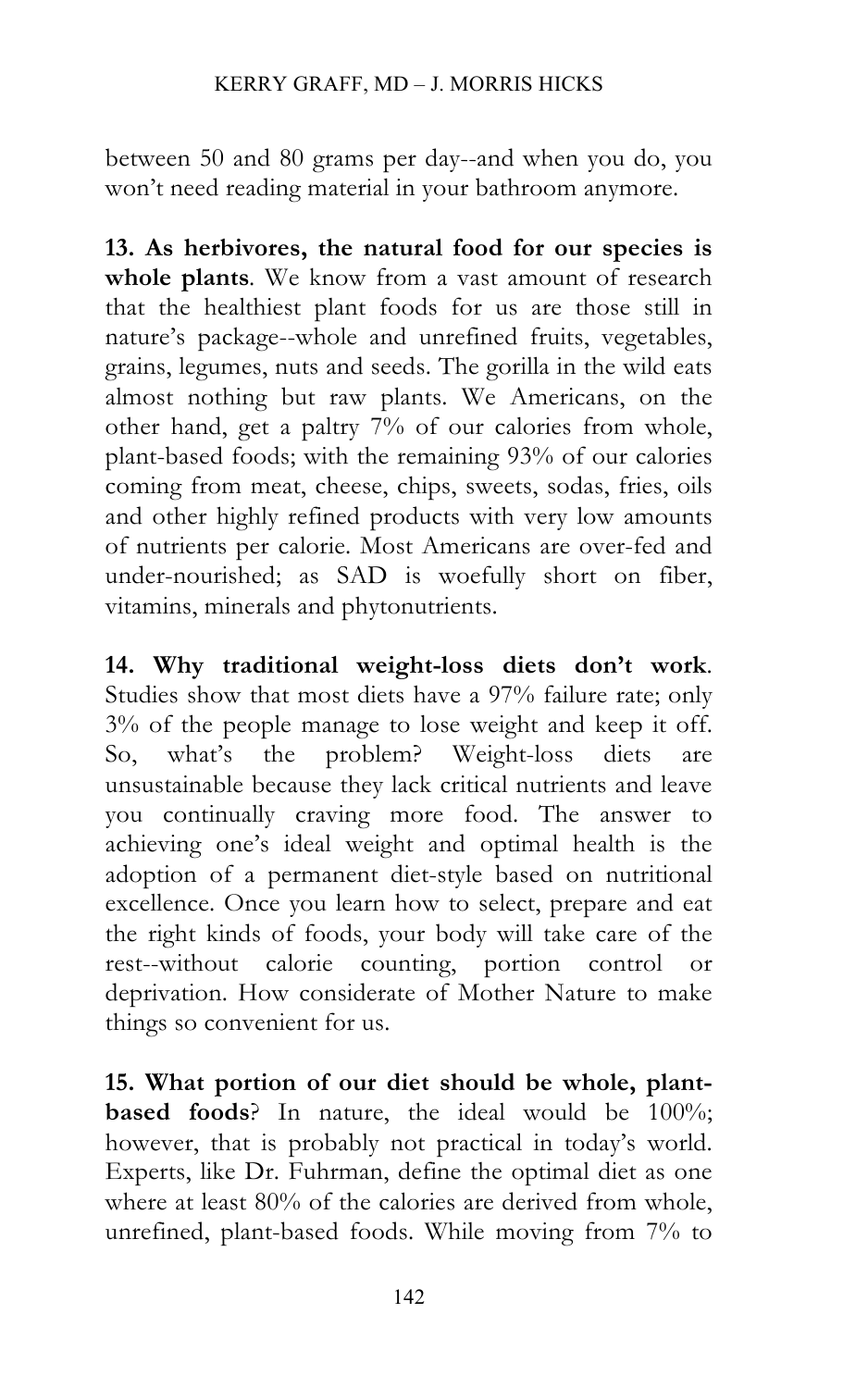40% of calories from these highly nutritious foods would definitely be a good move, the experts agree that in order to have the maximum protection against disease and to enjoy vibrant health your entire life, you really need to shoot for 80% or better. That will also ensure that you greatly exceed the minimum target of 25 grams per day for fiber. That alone will make a huge difference in the way your body functions.

**16. Why should I shift to this plant-based diet?** For me, the most important reason was health. This diet-style will protect you from diseases of affluence, provide you with vibrant health for your entire life and will very likely keep you out of the nursing home in your final years. Along the way, you will get sick less frequently, maintain a trim body without "dieting," feel more energy, have a better complexion, sleep better, enjoy better sex, have less body odor, save money on food, think more clearly, reduce your chances of developing dementia, eliminate constipation forever, minimize menstrual cramps, improve eyesight, lower blood pressure, reduce or eliminate asthma, allergies and bad breath, lower bad cholesterol, eliminate most (if not all) prescription drugs and on and on and on. And that's just a few of the *health* benefits. There are many other reasons for eating this way; read on.

**17. Almost everyone claims to be an environmentalist**. It's hard to find anyone these days who doesn't think that doing "green" things for the environment is a good thing. Unfortunately, just like with the nutrition issue, we haven't been told the complete truth about what causes the most environmental damage. Take global warming for example; if we took a poll regarding that issue, I would bet you that that the average American would list the gas guzzling cars and trucks as the single biggest villain because that's what was conveyed in Al Gore's 2006 movie *An Inconvenient Truth.*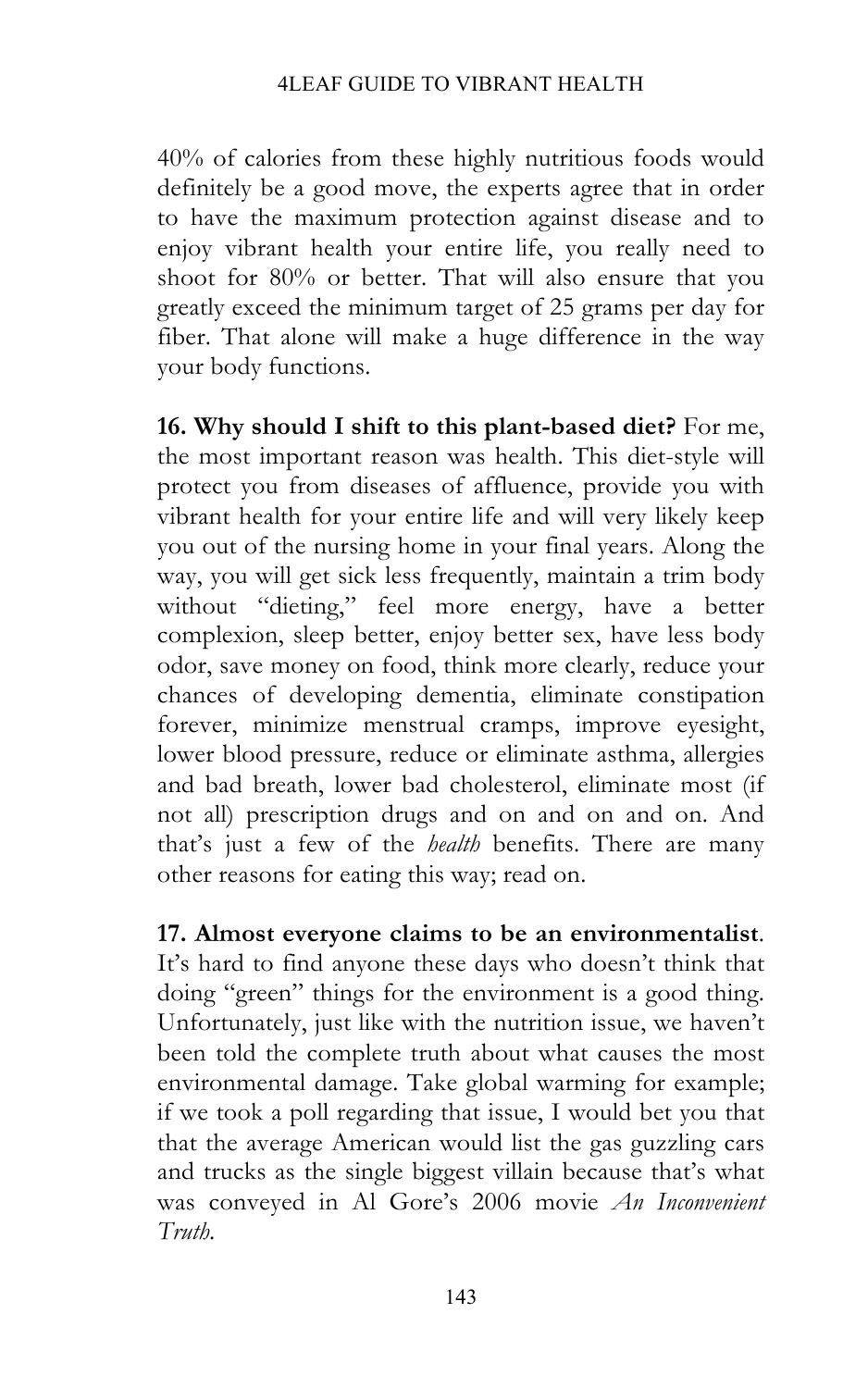Would it surprise you to know that the raising of livestock for our dinner tables causes at least 30% more global warming than ALL of transportation in the entire world combined? That data was reported by the United Nations in November of 2006, but for some strange reason, the media has never seen fit to share that little tidbit with the general public. Why not? Refer to Point #10. And the great news here is that, unlike global transportation, which would be almost impossible to reduce very much if at all (considering population growth), with the raising of livestock, it would be relatively simple to eliminate the entire industry--just by shifting to a plant-based diet. This obvious solution is never mentioned in the media because very few environmentalists understand that eliminating meat from our diets would be a good idea from a nutritional standpoint.

**18. Global warming isn't the only environmental**  problem. There are many more--and they've gotten our attention. Everyone seems to be buying hybrid cars and recyclable bags, restricting their use of water and trying to use less electricity--but darn few are even thinking about reducing their consumption of animal foods. Maybe if they learned about the other environmental problems caused by the animal foods industry--things like water pollution, topsoil erosion, depletion of our water supply, unprecedented species extinction, destruction of the rain forests and land degradation--things would be different. The key to all of this is education--everyone must learn what is really happening or there won't be much of a planet left for the future generations that follow us.

**19. World Hunger.** Are you worried about how we will manage to continue feeding the planet's booming population? A little background--it took the world's human population 99,900 years to grow from about 10,000 people to two billion. Then, in just the last 100 years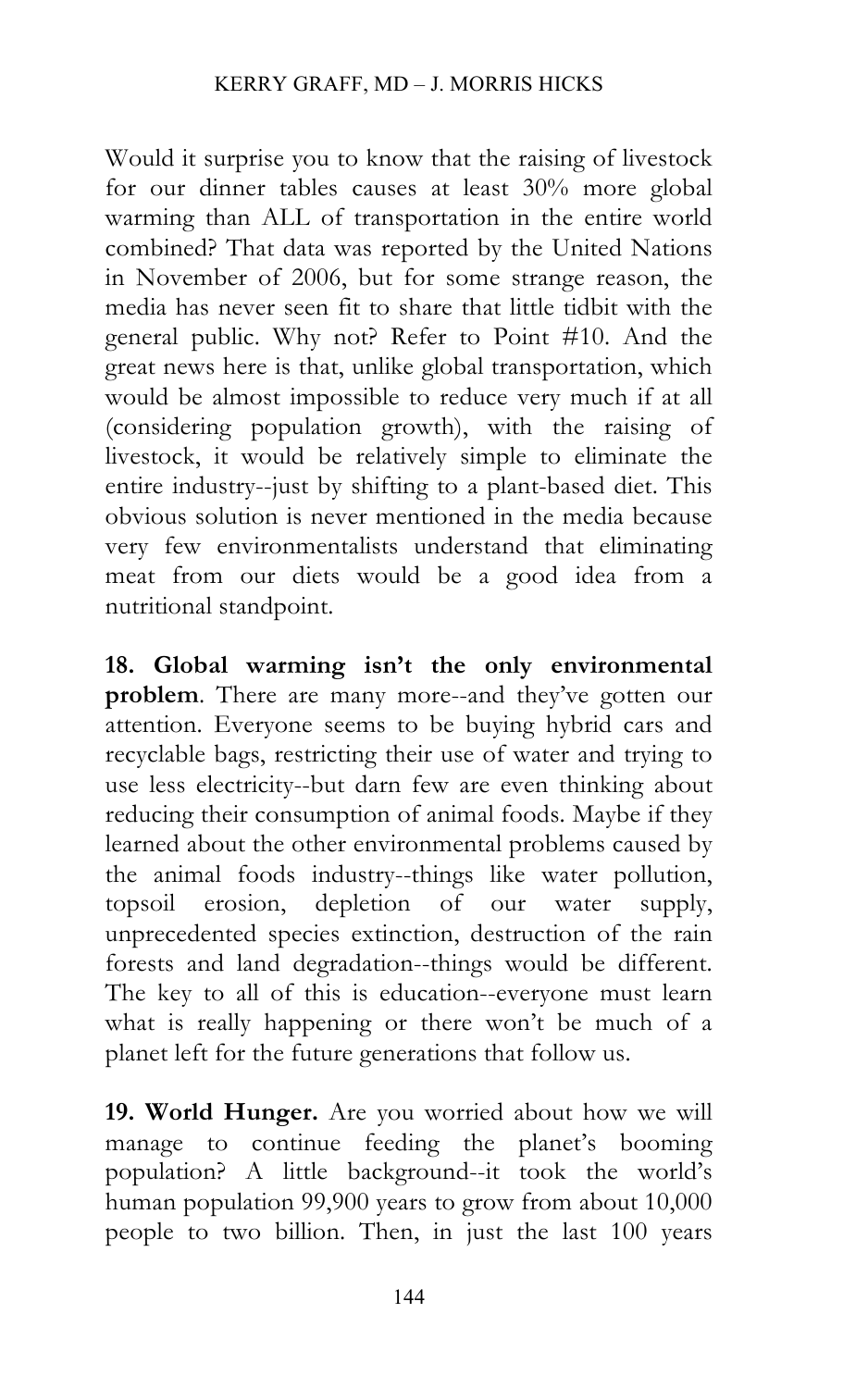#### 4LEAF GUIDE TO VIBRANT HEALTH

 $(1/10,000)$  of the time), we added another five billion people, bringing us up to the SEVEN BILLION+ that we have today. So what kind of a job are we doing in feeding all those people? Not very well actually, considering that more than a billion people go to bed hungry every night.

Contributing to that sad state of affairs are the shortcomings of our extremely inefficient method of feeding ourselves. I am referring to the Typical Western Diet or SAD that we are now exporting throughout the world. Did you know that it takes about two football fields worth of land to feed one person SAD? Any idea how many plant-eaters you could feed on that same amount of land? Would you believe fourteen? Not only would everyone be a lot healthier, but we could feed well over ten times as many people, while doing some wonderful things for our fragile environment.

**20. Pretty compelling stuff, huh?** Let me get this straight; by just eating a nutritious plant-based diet, we can prevent or cure heart disease, cancer and type 2 diabetes, we can greatly improve the vibrancy of our lifelong health, we can save the environment and we can solve the age-old problem of world hunger. Why then, for God's sake, are there so few people eating this way? Does it taste bad? Is it expensive? Is it too much work?

**21. The Majority Rules.** Most people must think that the Typical Western Diet is a smart way to eat since over 90% of the people in the developed world are eating some version of it today. If you have heard what I have said so far, you should know by now that the TWD is a very unhealthy, inefficient, destructive and unsustainable diet. Even so, its popularity continues to grow, while only about one percent of us are eating the optimal diet, getting at least 80% of our calories from whole, unrefined plantbased foods. Why? Refer back to Point #10.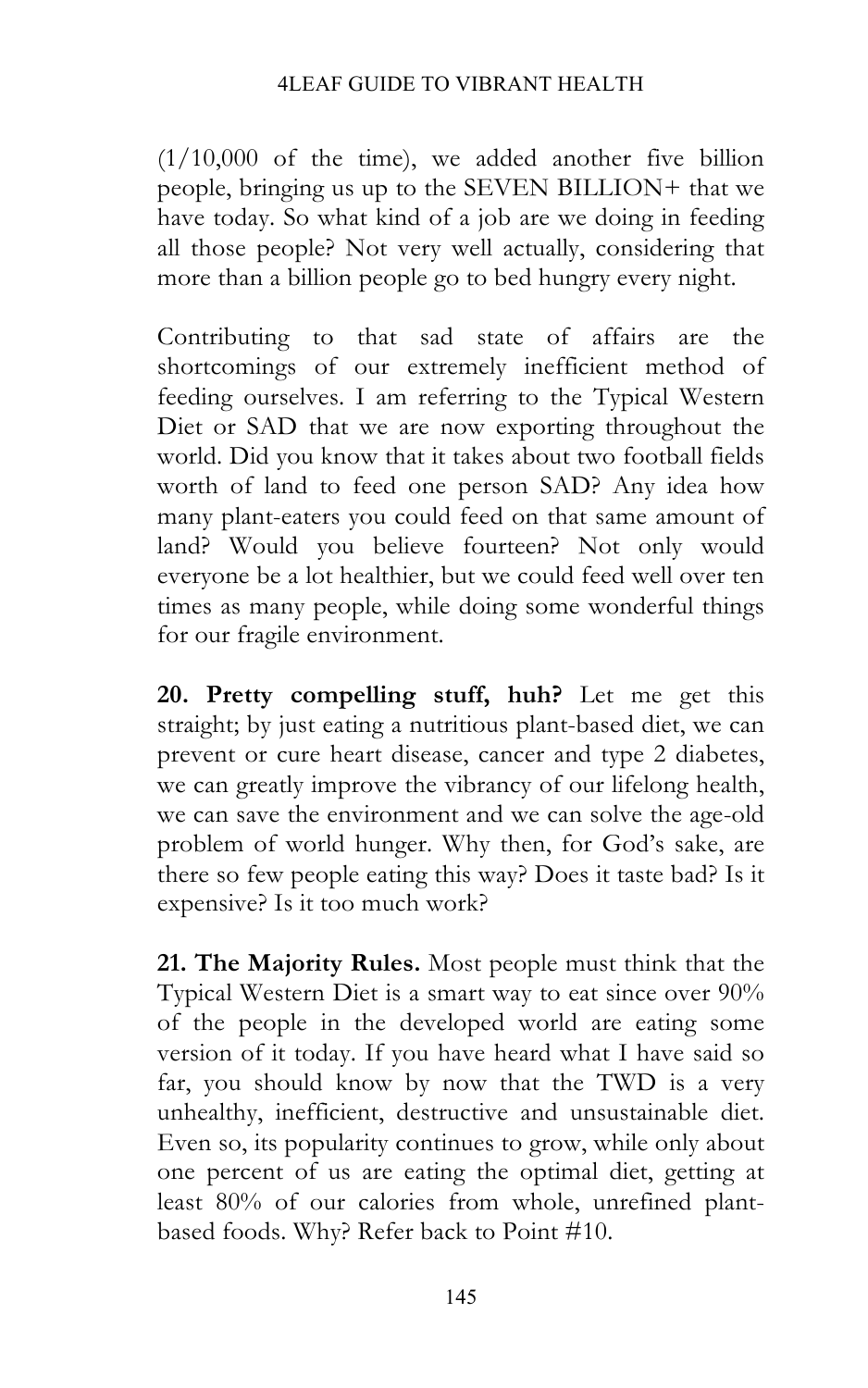There are many barriers out there that only a solid education can tear down. Right now, most of us get all of our nutrition information from television, magazines, newspapers, the internet, our doctors, friends and relatives. The net effect of all of the above is that people who eat the optimal diet are in a very small minority and are often thought to be a little weird. Many people think that we have lost our minds and that we will soon be very ill or die due to a lack of animal protein in our diets.

**22**. **Vegetarians get a bad rap**. Be honest, what comes to mind when you think of a vegetarian? You probably don't think of gold medal winners like Carl Lewis, Edwin Moses or Dave Scott; all of whom are vegetarians. For the record, I do not refer to myself as a vegetarian. The problem with "labels" like *vegetarian* or *vegan* is that they only give people some clues about what you don't eat; they don't describe what you DO eat, and that is what's most important.

While the vast majority of my calories come from whole plant foods, on occasion I will have a bite of fish, cheese or eggs while visiting in someone's home; therefore I am not a vegetarian. So, what am I? I am simply one person who has learned the truth about nutrition and has made the decision to give my body the best possible foods that I can find. And since I ate SAD for almost sixty years, I don't want to waste too many of my calories on foods that afford me no protection but rather might damage my body. I have to think about the damage I may have done during those first 58 years.

**23. When does heart disease start?** Heart disease and other common western diseases start developing the day we start eating a diet that is heavy in animal-based foods and light in fresh fruits and vegetables. We have been led to believe that these diseases are a natural part of the aging process. That is simply not true. These diseases are the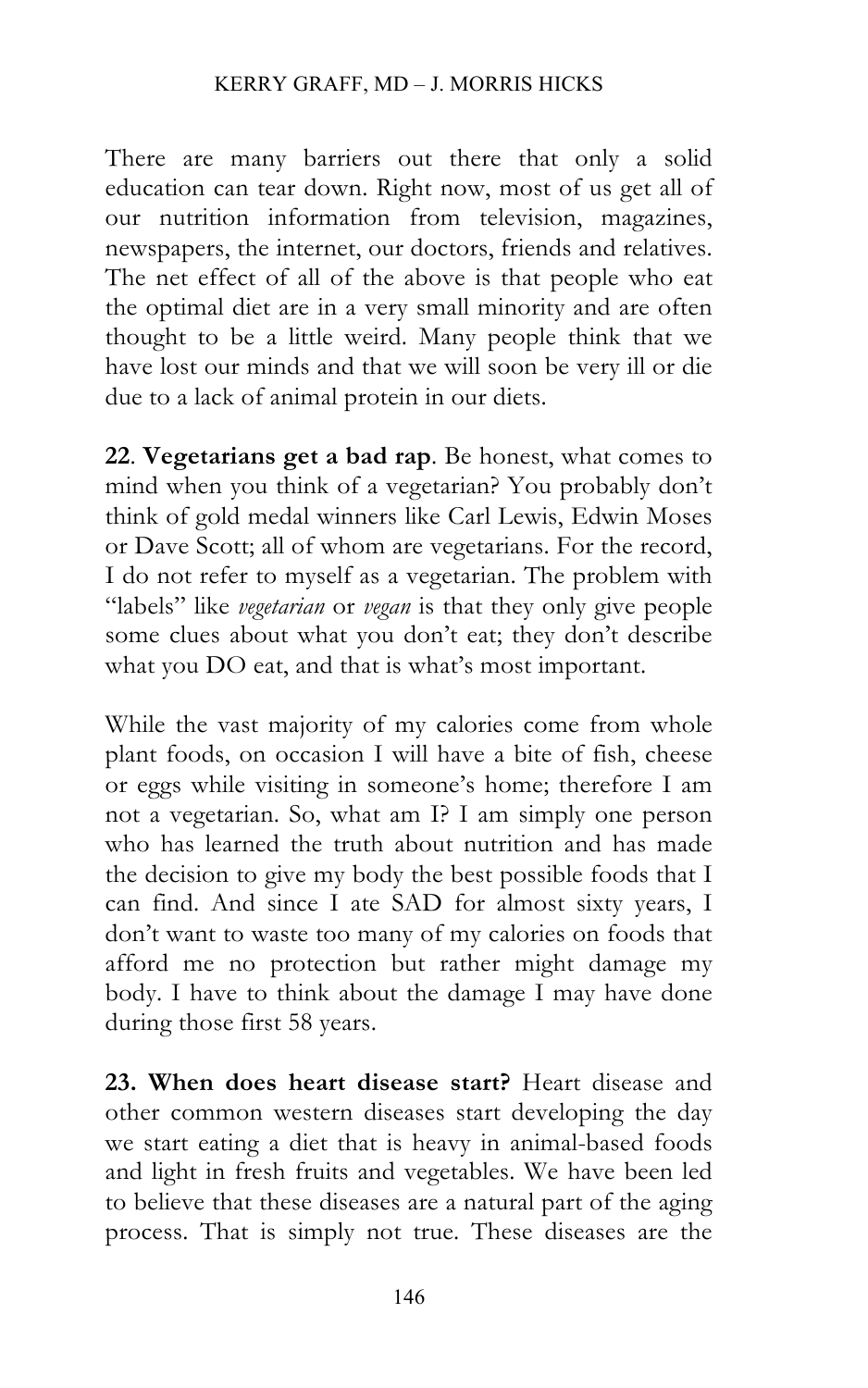natural result of eating a harmful diet like the TWD. Autopsies of U.S. soldiers killed in Korea showed that almost 80% of these young men in their twenties had significant coronary artery disease--it just hadn't been diagnosed yet. The age to start eating a healthy diet is as young as you possibly can. Studies show that our diet as children is one of the best predictors of the kinds of diseases we will suffer as older adults. We also know from numerous recent studies that heart disease is reversible with a superior diet.

**24. Can't imagine life without cheeseburgers?** I mentioned the many barriers that prevent people from embracing the healthy diet that I have described. One of those barriers is that people simply can't imagine life without some of their favorite foods. Some say that they would rather die young than give up their bacon and eggs, burgers, steaks, lobsters, cheese, pizza, etc. People actually feel addicted to these foods and think that they cannot live without them. But, in my opinion, those addictions can be broken much easier than addictions to cocaine, nicotine, and caffeine. To be sure, they are bad habits—but habits can be broken and can be replaced with healthier ones.

**25. The Joy of Eating.** Let's face it; food is a very big part of everyone's life. Almost everything we do centers around some form of feeding ourselves. We eat at church socials, wine and cheese receptions, parties, business lunches, when we drink, when we smoke, when we watch TV, at sporting events, graduations, weddings, in the movies, as a bedtime snack and on and on. And we like it. We have also become accustomed to eating the same kinds of unhealthy foods for most of our lives. So how do we change?

We must become educated to the extent that we can make a real commitment to a healthier diet-style. And then, when you do that, guess what happens? You will find, as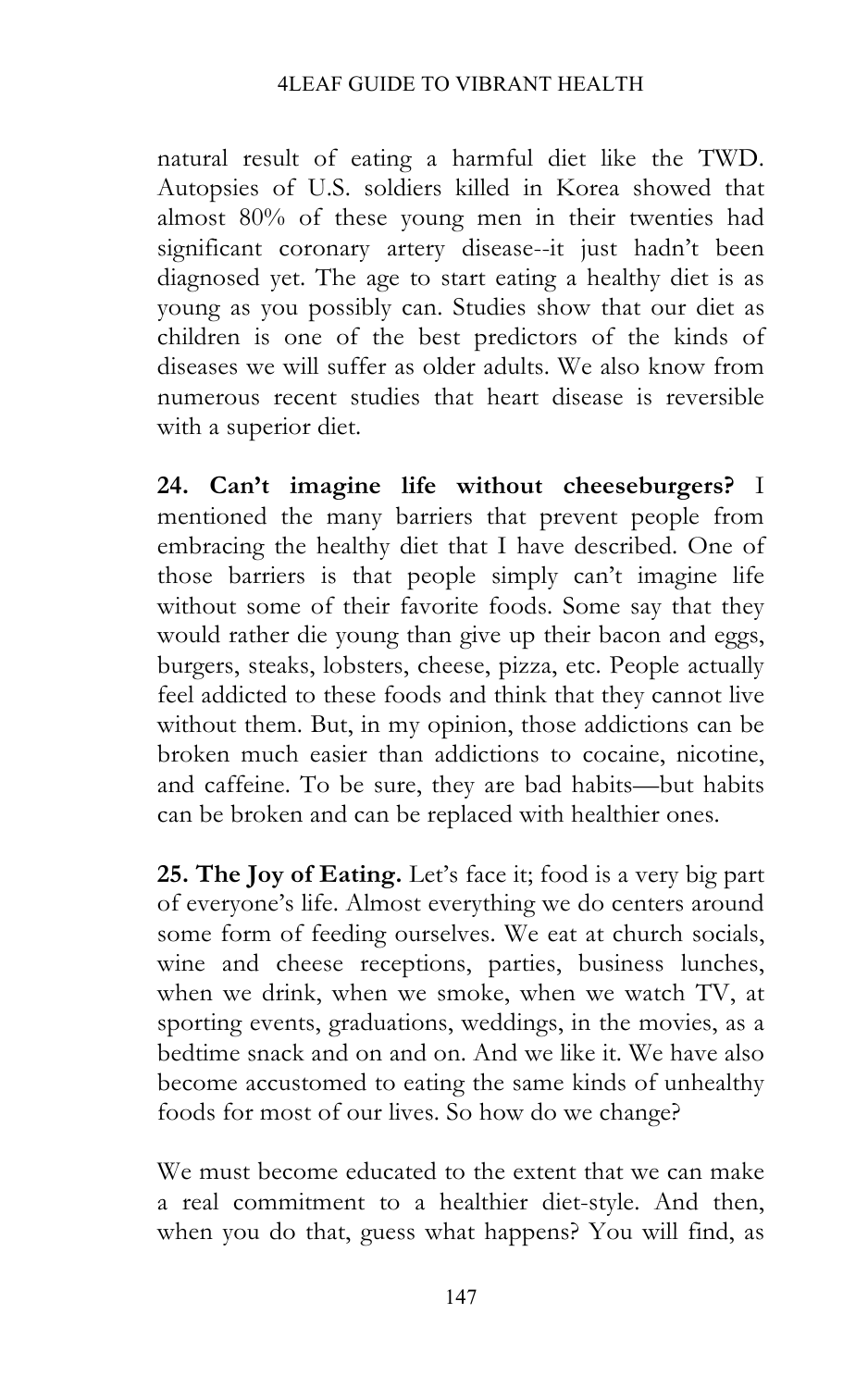have thousands before you, that you will truly find more joy in eating than ever before. Your taste buds will change, you will savor natural flavors and it will feel good to know that your meal did not damage the environment. Further, you will never have to worry about eating too much or being overweight again--just eat all you want. Finally, not a single animal will have suffered or died so that you could have their dead flesh on your dinner plate.

**26. So what about the animals?** As a young boy, I worked in my dad's dairy, hog and chicken operations and found myself feeling a closeness to some of those farm animals. I also saw a few slaughterhouses and can remember them vividly to this day. I sincerely believe that if all of us were forced to spend one day a year working in a slaughterhouse, that the consumption of animal foods would take a very sharp decline. Paul McCartney says, and I agree, "If slaughterhouses had glass walls, we would all be vegetarians." Almost everyone claims to love animals, yet we casually eat animal flesh from billions of animals without any thought about the barbaric treatment and disgusting torture these animals must endure for their entire lives. We buy our nicely-packaged meats with names like sirloin steak, pork sausage, veal cutlet and we feed our children *Happy Meals*. I wonder how many children would become vegetarians at the age of six if part of the first grade included a mandatory trip to a slaughterhouse.

**27. It's not going to be easy, but it's worth it.** Nobody in the very small minority has ever had it easy while bucking something as wildly popular as SAD. But, that doesn't mean that we should stop trying. Once you are educated, and know for sure that you are right, you must never stop trying to promote a healthier diet for all--for your health, for the starving children, for the environment, for the critters and for your future great-grandchildren who will follow us on planet Earth.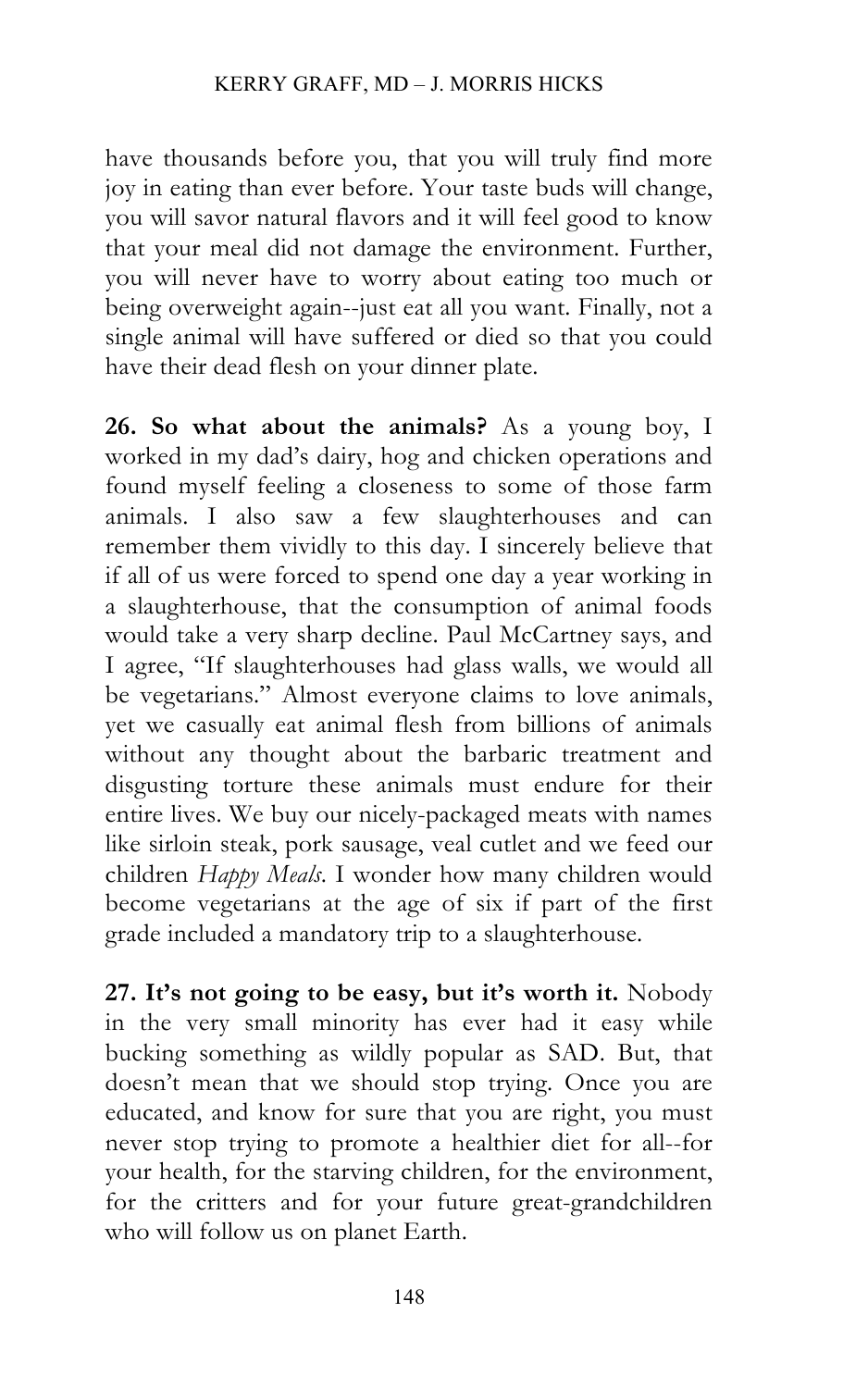**28. If you give it four months,** it's really not that hard to change**.** When you have become educated to the extent that you have a conviction to shift to this wonderful dietstyle, I recommend that you take the *4Leaf, 4-Month Challenge.* Clean out your cupboards of the unhealthy items and remove all meat and dairy from your diet. Start putting the high-powered, nutrient-dense plant-foods in your body and see how you're feeling at the end of four months.

You may suffer a few unpleasant effects of detoxification during part of your journey, but this will pass. Just stay with it and the chances are very good that you will never want to go back to your old way of eating. Why four months? To be sure, you'll notice many benefits within weeks, but the longer you stick with it, the greater the odds that this healthy change in your diet will be permanent.

**29. Give Me 30 Minutes and I'll Give You Thirty Years**. You see, the average period of good health ends for most people by the time they are in their fifties or sixties. With proper nutrition, exercise and motivation, there is no reason you shouldn't enjoy vibrant health for your entire life--well into your eighties and beyond--maybe even to 105 or older.

**30. Who would want to live to be 105 anyway**?My answer to that question is simply this, "How about a vibrantly healthy 104 year-old who had great sex last night?" Acknowledging at my ripe old age that I still have a sense of humor.

And so, "Dear Ones,"

I pray that you will learn from this message, enjoy your life and do all that you can to leave our planet in better shape than you found it.